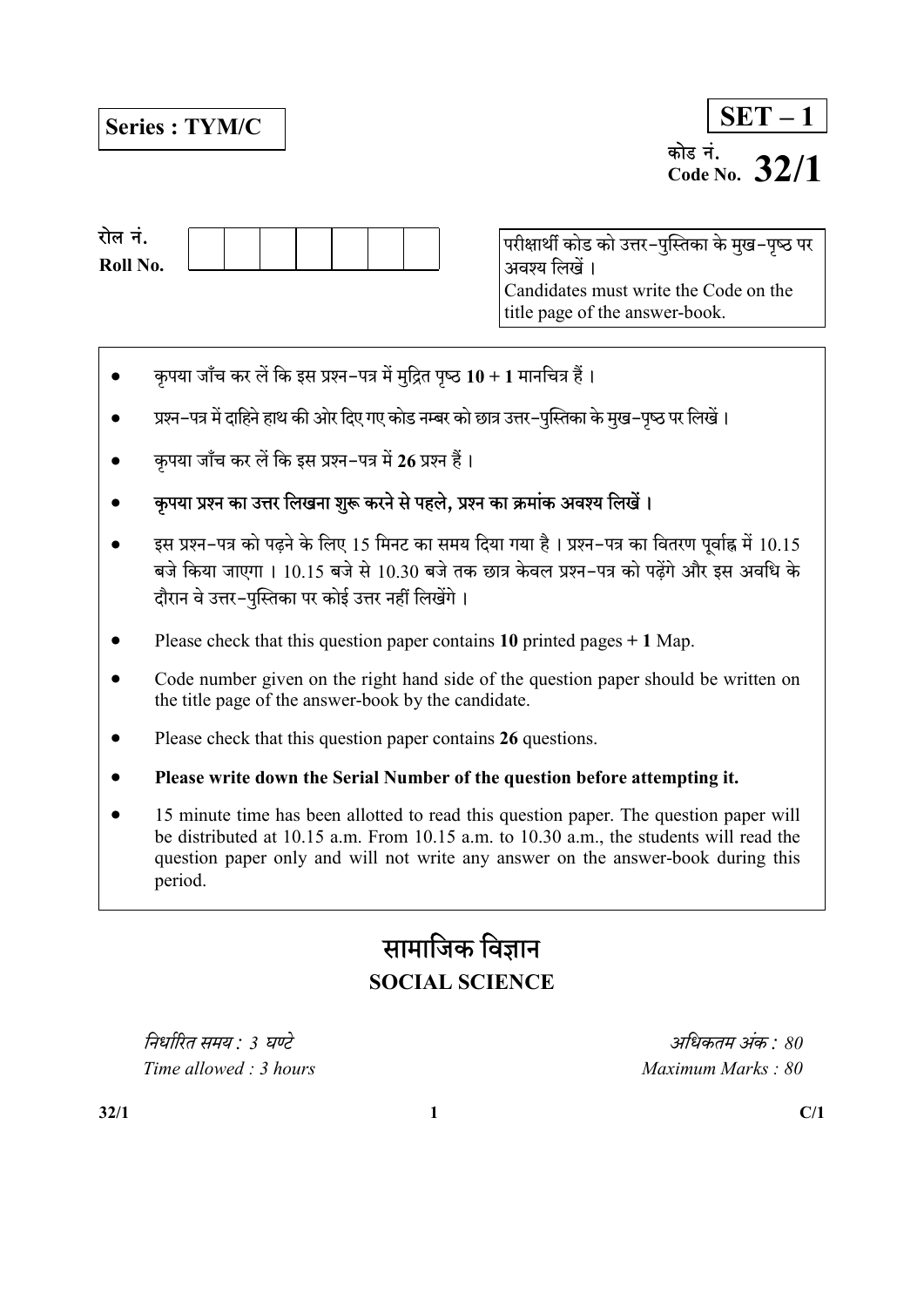

- (i) इस प्रश्न-पत्र में कुल 26 प्रश्न हैं । **सभी** प्रश्न अनिवार्य हैं ।
- (ii) प्रत्येक प्रश्न के अंक उसके सामने दिए गए हैं ।
- (iii) प्रश्न संख्या 1 से 7 तक अति लघ्–उत्तरीय प्रश्न हैं । प्रत्येक प्रश्न 1 अंक का है ।
- (iv) प्रश्न संख्या 8 से 18 तक प्रत्येक प्रश्न 3 अंक का है । इनमें से प्रत्येक प्रश्न का उत्तर 80 शब्दों से अधिक का नहीं होना चाहिए ।
- (v) प्रश्न संख्या 19 से 25 तक प्रत्येक प्रश्न 5 अंक का है । इनमें से प्रत्येक प्रश्न का उत्तर 100 शब्दों से अधिक का नहीं होना चाहिए ।
- (vi) प्रश्न संख्या 26 मानचित्र से सम्बंधित है । इसके दो भाग हैं 26(A) और 26(B) । 26(A) 2 अंक का इतिहास से तथा 26(B) 3 अंक का भूगोल से है । मानचित्र का प्रश्न पूर्ण होने पर उसे अपनी उत्तर– पुस्तिका के साथ नत्थी करिए ।
- (vii) पूर्ण प्रश्न-पत्र में विकल्प नहीं हैं । फिर भी कई प्रश्नों में आंतरिक विकल्प हैं । ऐसे सभी प्रश्नों म प्रत्येक से आपको **एक** ही विकल्प हल करना है ।

## General Instructions :

- (i) The question paper has  $26$  questions in all. All questions are compulsory.
- (ii) Marks are indicated against each question.
- (iii) Questions from serial number 1 to 7 are Very Short Answer type Questions. Each question carries 1 mark.
- (iv) Questions from serial number 8 to 18 are 3 marks questions. Answers of these questions should not exceed 80 words each.
- (v) Ouestions from serial number 19 to 25 are 5 marks questions. Answers of these questions should not exceed 100 words each.
- (vi) Question number 26 is a map question. It has two parts  $26(A)$  and  $26(B)$ . 26(A) of 2 marks from History and 26(B) of 3 marks from Geography. After completion attach the map inside your answer book.
- (vii) There is no overall choice. However, internal choice has been provided in some questions. You have to attempt only **one** of the alternatives in all such-questions.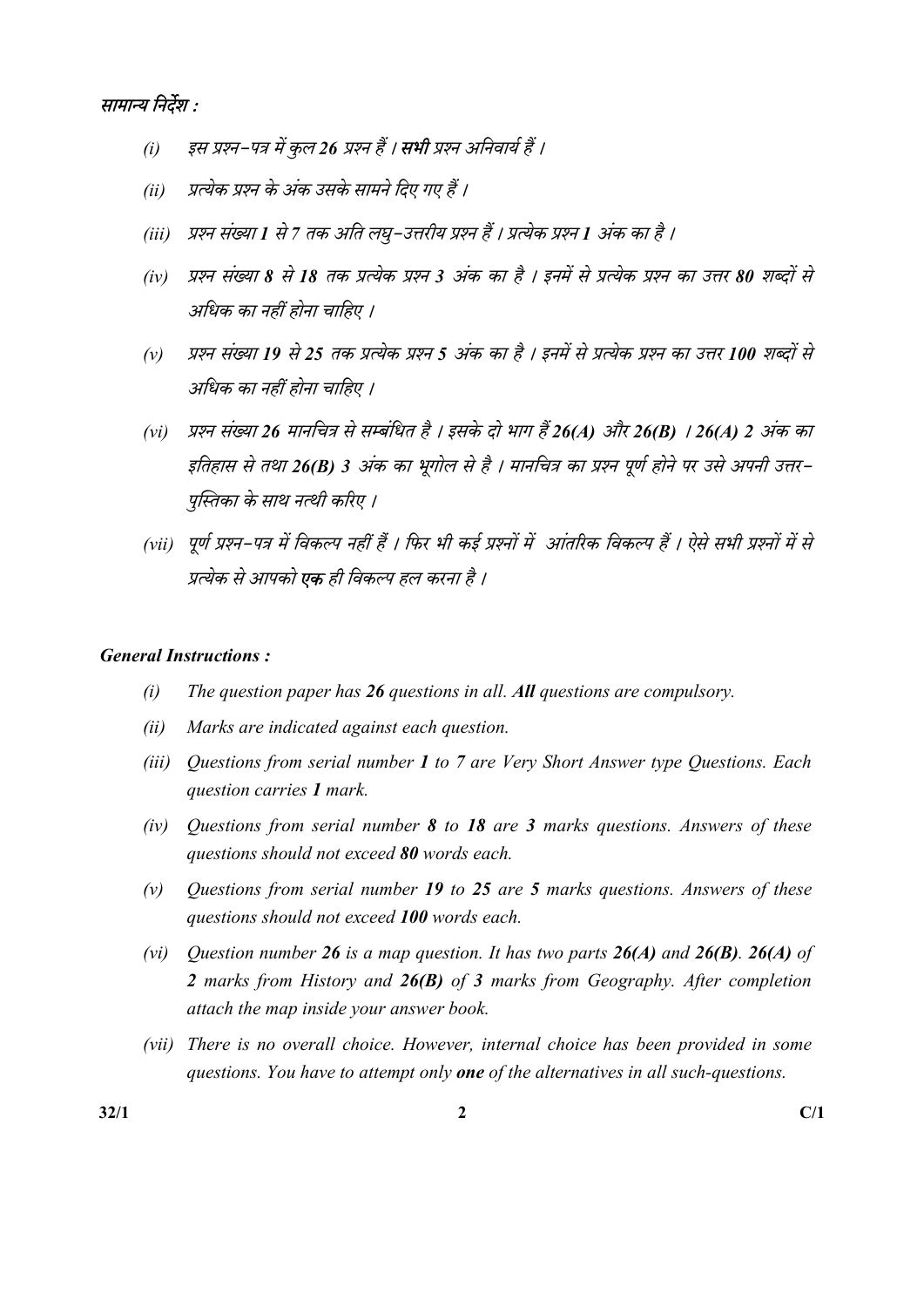## अथवा

'ईस्ट इंडिया कंपनी' ने गुमाश्तों की नियुक्ति क्यों की ?

## अथवा

18वीं शताब्दी में लंदन में बड़ी संख्या में बच्चों को उनके अभिभावकों द्वारा मामूली वेतन के काम पर क्यों धकेला गया ?

 Why did most developing countries organize themselves into the Group of 77 during 1960s ?

## OR

Why did the East India Company appoint 'Gomasthas' ?

## OR

Why were large number of children pushed to low-paid work during the  $18<sup>th</sup>$  century in London by their parents ?

2. 14 , ? 1

## अथवा

'चार्ल्स डिकिन्स द्वारा लिखित 'पिकविक पेपर्स', 1836 की एक महत्त्वपूर्ण घटना क्यों बनी ?

 Why could not manuscripts satisfy the increasing demand of books in Europe during fourteenth country ?

## OR

 Why was 'Pickwick Papers' written by Charles Dickens became a notable event of 1836 ?

3. 1

Classify resources on the basis of exhaustibility.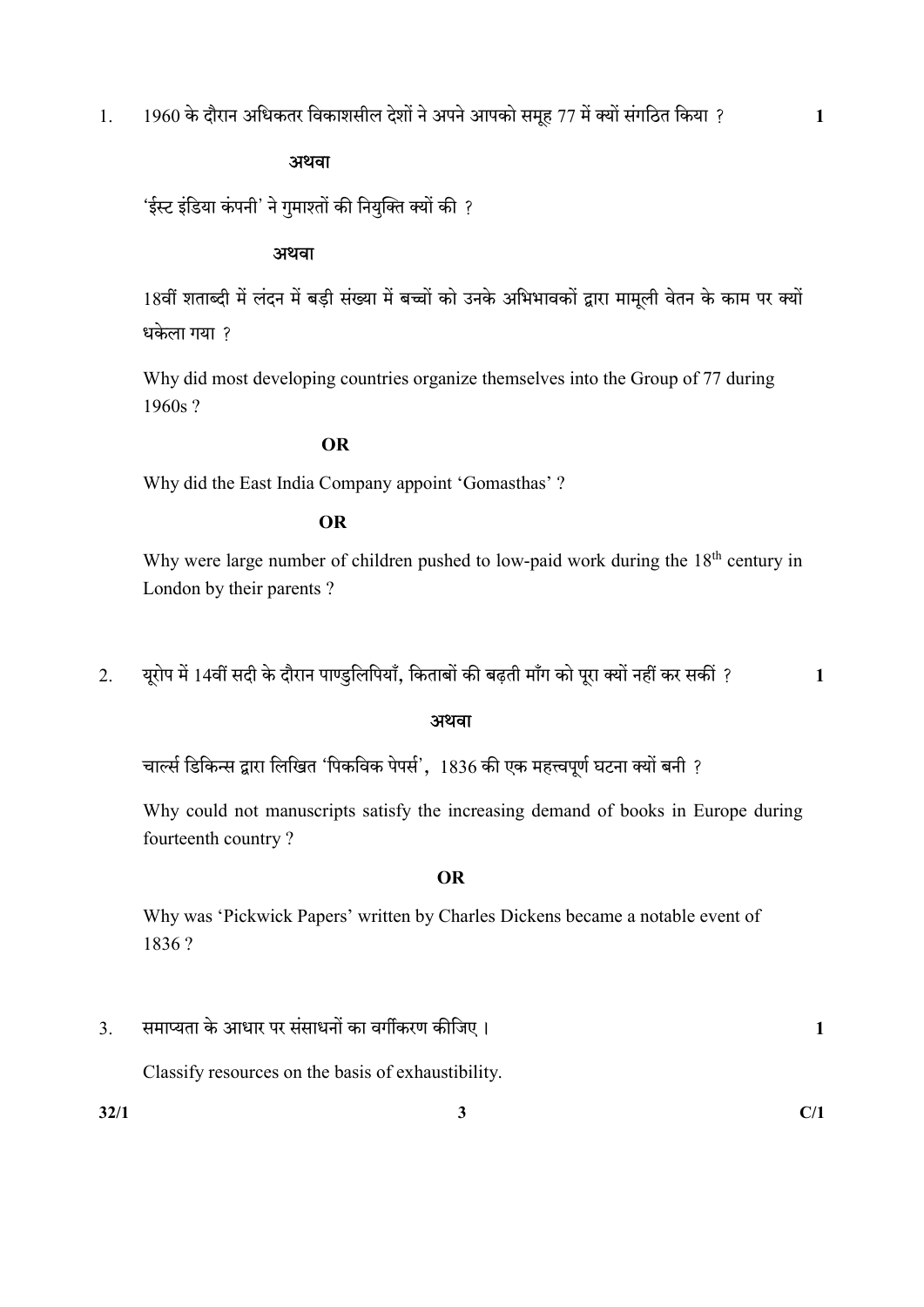- 4. 1 Differentiate between community government in Belgium and majoritarian government in Sri Lanka.
- 5. ? 1

How can two persons have different developmental goals ?

6. जब हम प्राकृतिक उत्पादों को अन्य रूपों में परिवर्तित करते हैं, तब यह गतिविधि किस आर्थिक क्षेत्रक के ? 1

 When we change natural products into other forms, which category of economic sector such activity comes ?

 $7.$  मद्रा को विनिमय का माध्यम क्यों स्वीकार किया जाता है ?  $\sim$  1

Why is money accepted as a medium of exchange ?

8. 'प्रथम विश्व युद्ध' के बाद ब्रिटेन की आर्थिक दशाओं का वर्णन कीजिए ।  $3 \times 1 = 3$ 

## अथवा

बीसवीं शताब्दी के प्रारंभ में भारत में 'जॉबर्स' की भूमिका का वर्णन कीजिए।

## स्त्रीय संस्थान के साथ संस्थान के संस्थान के संस्थान के संस्थान के संस्थान के संस्थान के संस्थान के संस्थान के

उन्नीसवीं शताब्दी के दौरान बंबई (मुम्बई) में आप्रवासियों की किन्हीं प्रमुख तीन समस्याओं का वर्णन कीजिए।

Describe the economic conditions of Britain after the 'First World War'.

## OR

Describe the role of 'Jobbers' in the beginning of twentieth century in India.

## OR

Describe any three major problems faced by migrants in Bombay (Mumbai) during nineteenth century.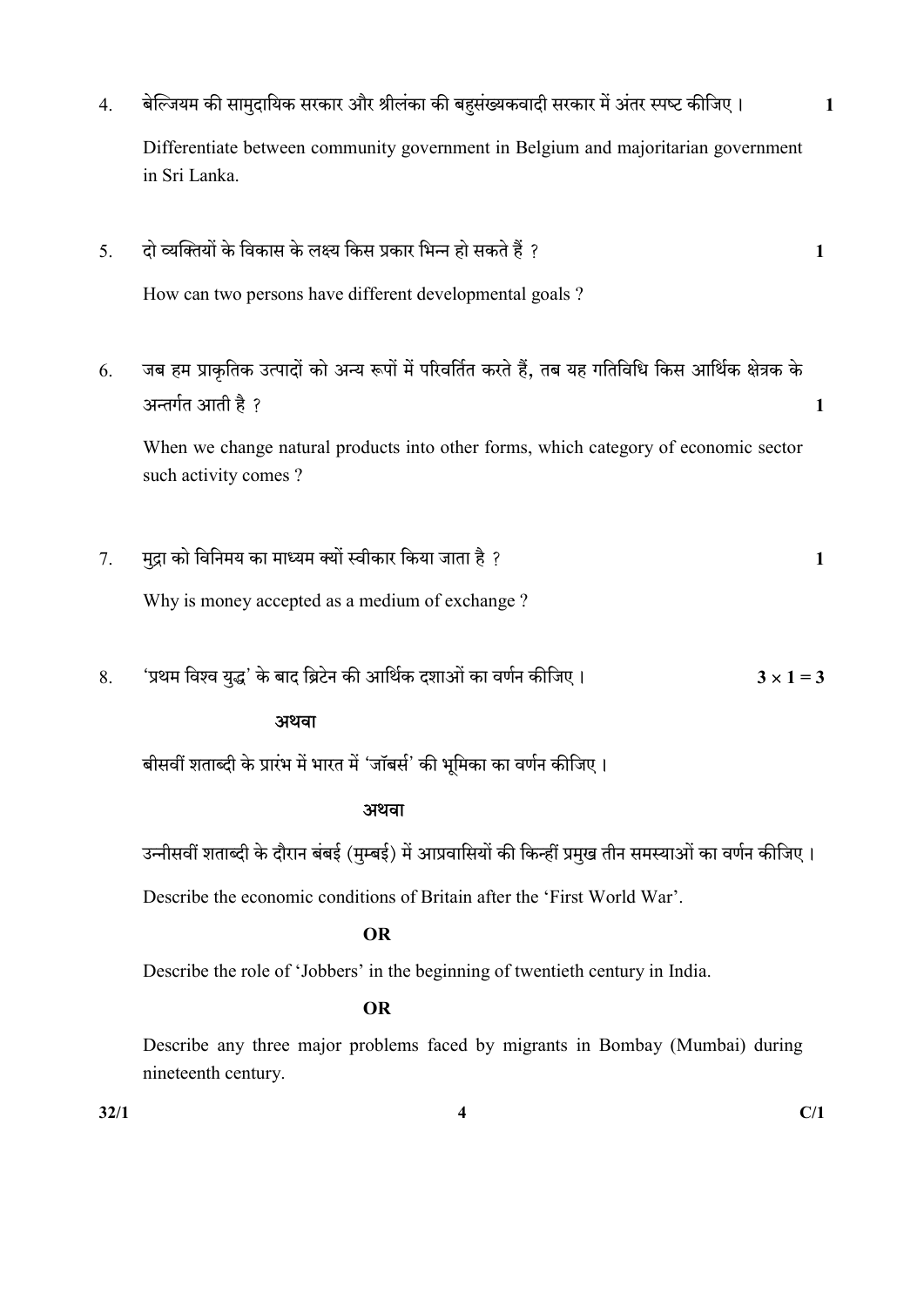9. "छापेखाने से विचारों के व्यापक प्रचार-प्रसार और बहस-मुबाहिसे के द्वार खुले ।" कथन का विश्लेषण यूरोप में धर्म के संदर्भ में कीजिए । यो उनके साथ प्रकाश कर से उनके अन्न करने के अन्न अपनी अपनी अपनी अपनी अपनी

### अथवा

"प्रेमचंद के उपन्यासों में समाज के हर स्तर से आए नानाविध शक्तिशाली चरित्र हैं।" कथन का विश्लेषण उदाहरणों सहित कीजिए।

 "Print created the possibility of wide circulation of ideas and introduced a new world of debate and discussion." Analyse the statement in the context of religion in Europe.

## OR

 "Premchand's novels are filled with all kinds of powerful characters from all levels of society." Analyse the statement with examples.

 $10.$  भारत में वर्षा जल संग्रहण करने की आवश्यकता क्यों है ? स्पष्ट कीजिए।  $\,$ 

Why is there a need to develop rainwater harvesting system in India ? Explain.

- 11. 3 1 = 3 Explain any three major problems faced by road transport in India.
- 12. भारत किस प्रकार की संघीय व्यवस्था के अंतर्गत आता है ? इस प्रकार की संघीय व्यवस्था की किन्हीं दो विशेषताओं का उल्लेख कीजिए ।  $1 + 2 = 3$  Under which type of federation India comes ? Mention any two features of such federation.
- 13. भारत में जाति व्यवस्था को समाप्त करने के लिए उत्तरदायी किन्हीं तीन कारकों का वर्णन कीजिए ।  $3 \times 1$  =  $3$  Describe any three factors that are responsible for breaking down of caste system in India.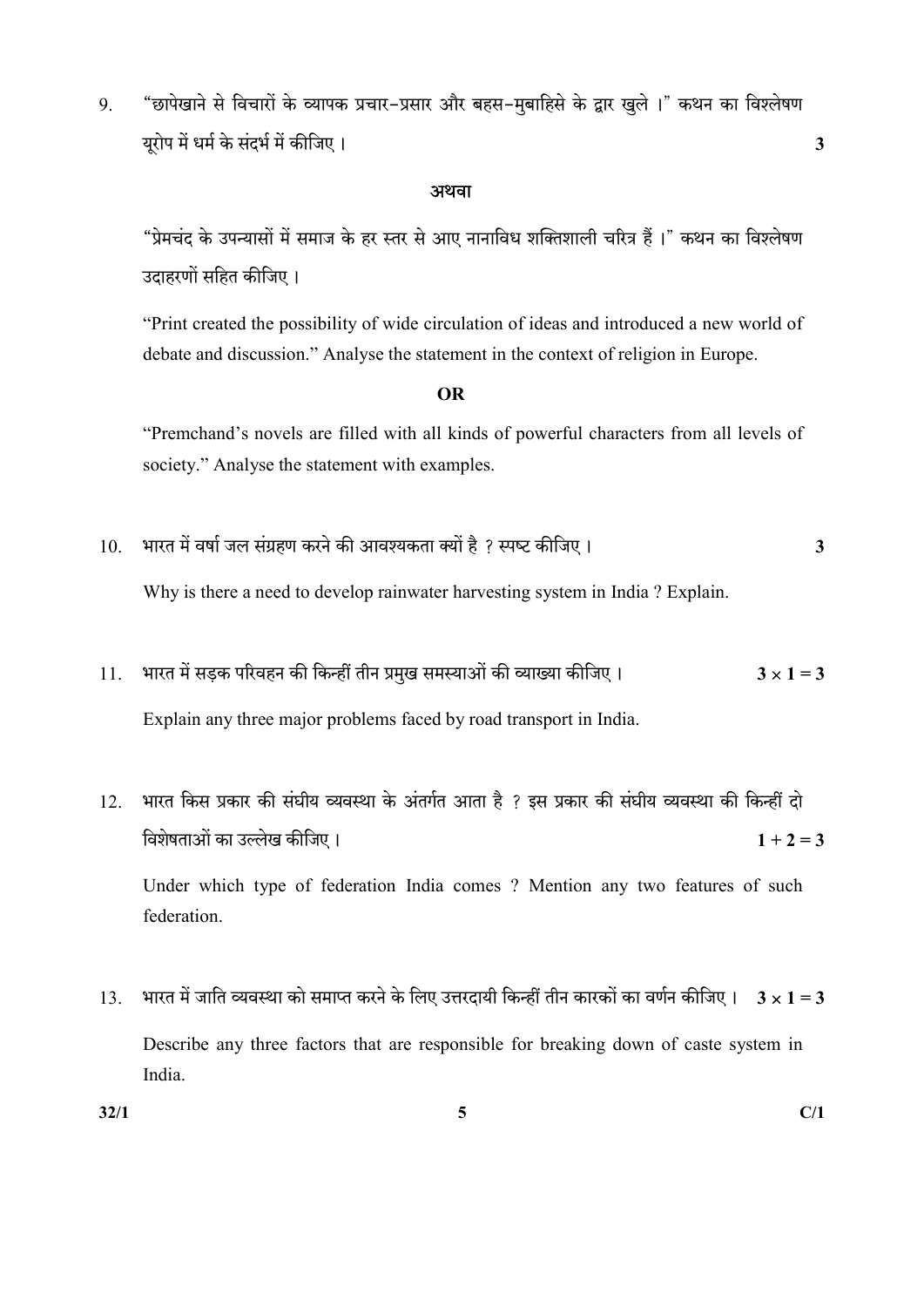- 14. "चुनौती उन्नति के लिए अवसर है।" इस कथन को न्यायसंगत ठहराइए।  $\,$ "Challenge is an opportunity for progress." Justify the statement.
- 15. ? 3 Why is sustainable development essential for economic growth ? Explain.
- 16. सार्वजनिक क्षेत्रक राष्ट्र के आर्थिक विकास में किस प्रकार योगदान करता है ? स्पष्ट कीजिए।  $3 \times 1 = 3$ How does public sector contribute to the economic development to the nation ? Explain.
- 17. "अनौपचारिक क्षेत्रक की ऋण गतिविधियों को हतोत्साहित किया जाना चाहिए ।" तर्कों सहित कथन की पुष्टि कीजिए ।  $3 \times 1 = 3$

 "The credit activities of the informal sector should be discouraged." Support the statement with arguments.

18. "उपभोक्ता निवारण प्रक्रिया जटिल, खर्चीली और समय साध्य साबित हो रही है।" इस समस्या के समाधान के लिए किन्हीं तीन तरीकों को स्पष्ट कीजिए ।  $3 \times 1 = 3$ 

 "The consumer redressal process is becoming cumbersome, expensive and time consuming." Explain any three ways to solve this problem.

19. फ्रांसीसी क्रांतिकारियों द्वारा फ्रांसीसी लोगों में एक सामहिक पहचान की भावना पैदा करने के लिए प्रारम्भ किए गए किन्हीं पाँच उपायों का वर्णन कीजिए ।  $5 \times 1 = 5$ 

## अथवा

'मेकोंग डेल्टा क्षेत्र' के विकास के लिए फ्रांसीसियों द्वारा उठाए गए किन्हीं पाँच कदमों का वर्णन कीजिए।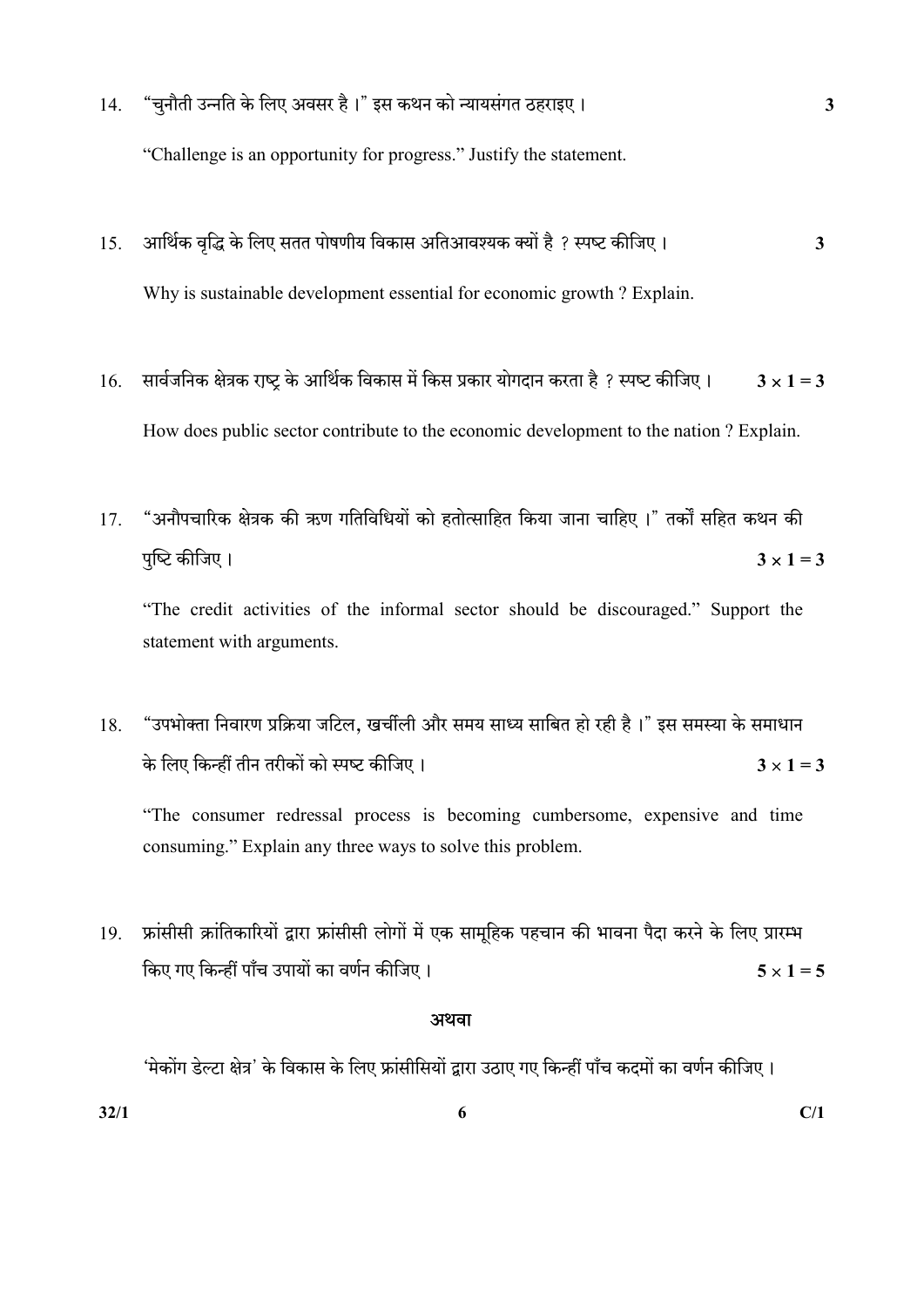Describe any five measures introduced by the French Revolutionaries to create a sense of collective identity amongst the French people.

## OR

Describe any five steps taken by the French to develop the 'Mekong Delta Region'.

20. गाँधीजी ने प्रस्तावित रॉलट एक्ट (1919) के विरुद्ध एक राष्ट्रव्यापी सत्याग्रह चलाने का निर्णय क्यों लिया ? ? 2 + 3 = 5

## अथवा

'नमक यात्रा' उपनिवेशवाद के विरुद्ध विरोध का प्रभावी प्रतीक क्यों मानी गई ? व्याख्या कीजिए । **5** 

 Why did Gandhiji decide to launch a nationwide 'Satyagraha' against the proposed Rowlatt Act (1919) ? How was it opposed ? Explain.

## OR

 Why was the 'Salt March' considered an effective symbol of resistance against colonialism ? Explain.

21. लोहा तथा इस्पात उद्योग के मुख्यतः 'छोटानागपुर' पठारी क्षेत्र में संकेन्द्रण के लिए उत्तरदायी किन्हीं पाँच कारकों की व्याख्या कीजिए । सामान के साथ पहले के साथ पहले हैं  $\times 1 = 5$ 

## अथवा

पटसन उद्योग के मुख्यतः हगली नदी के तटों के साथ-साथ स्थित होने के लिए उत्तरदायी किन्हीं पाँच कारकों की व्याख्या कीजिए।

 Explain any five factors that are responsible for concentration of 'iron and steel' industries mainly in 'Chhotanagpur Plateau Region'.

## OR

Explain any five factors that are responsible for the location of the 'jute mills' mainly along the banks of the 'Hugli River'.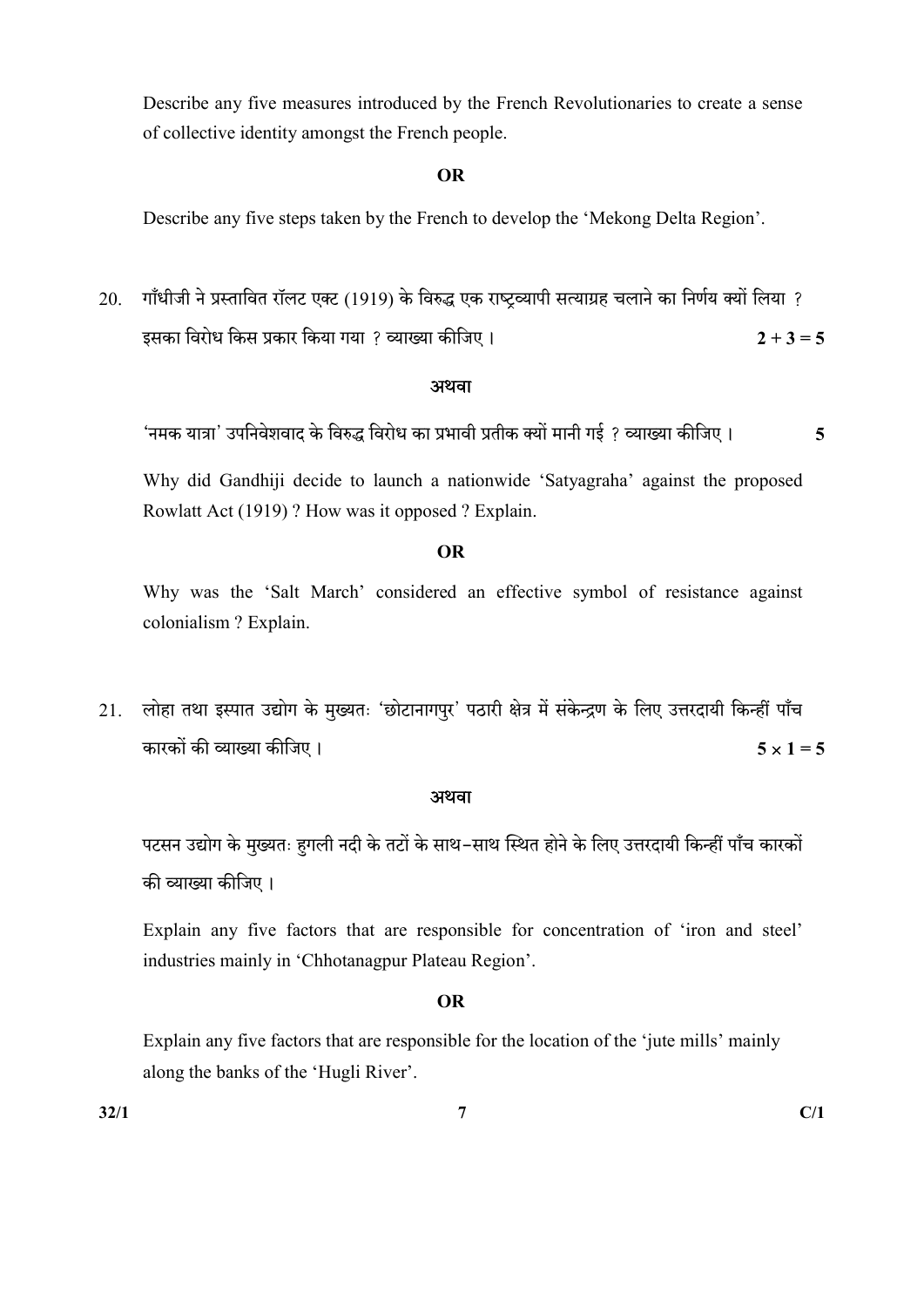22. "भारत में कृषि का 'सकल घरेलू उत्पाद' में घटता अंश गंभीर चिंता का विषय है।" इस कथन की पुष्टि 5 1 = 5

 "The declining share of agriculture in the Gross Domestic Product (GDP) is a matter of serious concern in India." Support the statement.

23. लोकतंत्र को मजबूत बनाने में क्षेत्रीय राजनीतिक दलों के महत्त्व का वर्णन कीजिए । 5 x 1 = 5

## अथवा

लोकतांत्रिक सरकार में राजनीतिक दलों के महत्त्व का वर्णन कीजिए।

Describe the importance of regional political parties in strengthening democracy.

## OR

Describe the importance of political parties in a Democratic Government.

- 24. 'शिकायतों का बने रहना लोकतंत्र की सफलता की गवाही है।" इस कथन को न्यायसंगत ठहराइए। 5 'Complaints are treated as testimony to the success of democracy.' Justify this statement.
- 25. 'विदेशी व्यापार' से उपभोक्ता और उत्पादक किस प्रकार लाभान्वित हो सकते हैं ? उदाहरण सहित व्याख्या कीजिए ।  $5 \times 1 = 5$

## अथवा

कुछ ही वर्षों में हमारे बाजार किस प्रकार परिवर्तित हो गए हैं ? उदाहरणों सहित व्याख्या कीजिए।

 How can consumers and producers be benefited from 'foreign trade' ? Explain with examples.

## OR

How have our markets been transformed in recent years ? Explain with examples.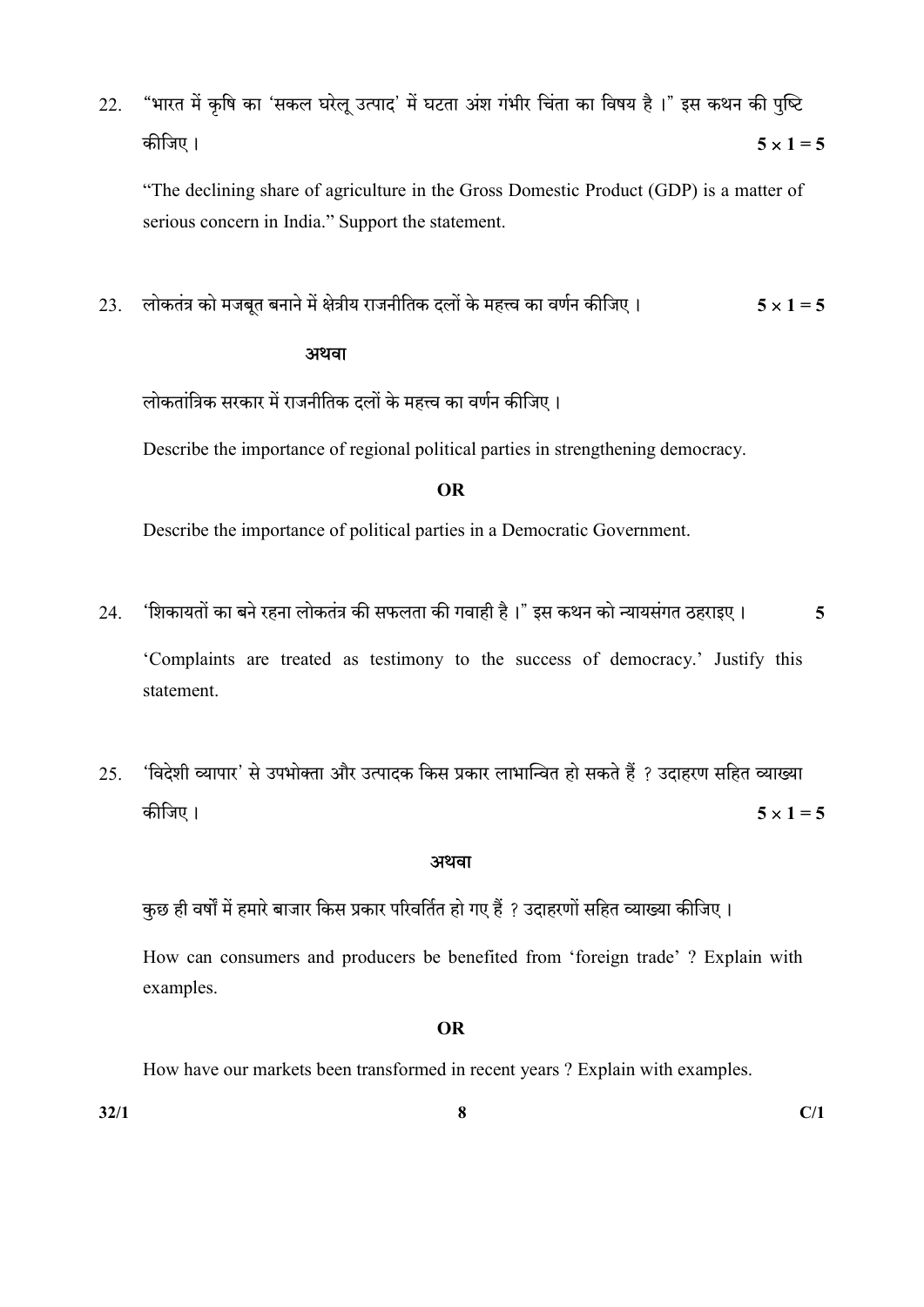- 26. (A) दो लक्षण (a) और (b) भारत के दिए गए राजनीतिक रेखा-मानचित्र में अंकित किए गए हैं। इन लक्षणों को निम्नलिखित जानकारी की सहायता से पहचानिए और उनके नाम मानचित्र पर खींची गई रेखाओं पर लिखिए:  $2 \times 1 = 2$ 
	- (i) वह स्थान जहाँ भारतीय राष्ट्रीय कांग्रेस का अधिवेशन हुआ।
	- (ii) वह नगर जहाँ जलियाँवाला बाग की घटना हुई।
	- (B) इसी दिए गए भारत के राजनीतिक रेखा-मानचित्र में निम्नलिखित को उपयुक्त चिहनों से दर्शाइए और उनके नाम लिखिए :  $3 \times 1 = 3$ 
		- (i) कांडला : प्रमुख समुद्री पत्तन
		- (ii) भिलाई: लोहा और इस्पात संयंत्र
		- (iii) कैगा : आणविक ऊर्जा संयंत्र
	- (A) Two features (a) and (b) are marked on the given political outline map of India. Identify these features with the help of the following information and write their correct names on the lines marked on the map :
		- (i) The place where the Indian National Congress Session was held.
		- (ii) The city where 'Jallianwalla Bagh' incidence took place.
	- (B) Locate and label the following with appropriate symbols on the same given outline political map of India :
		- (i) Kandla : Major Sea Port
		- (ii) Bhilai : Iron and Steel Plant
		- (iii) Kaiga : Nuclear Power Plant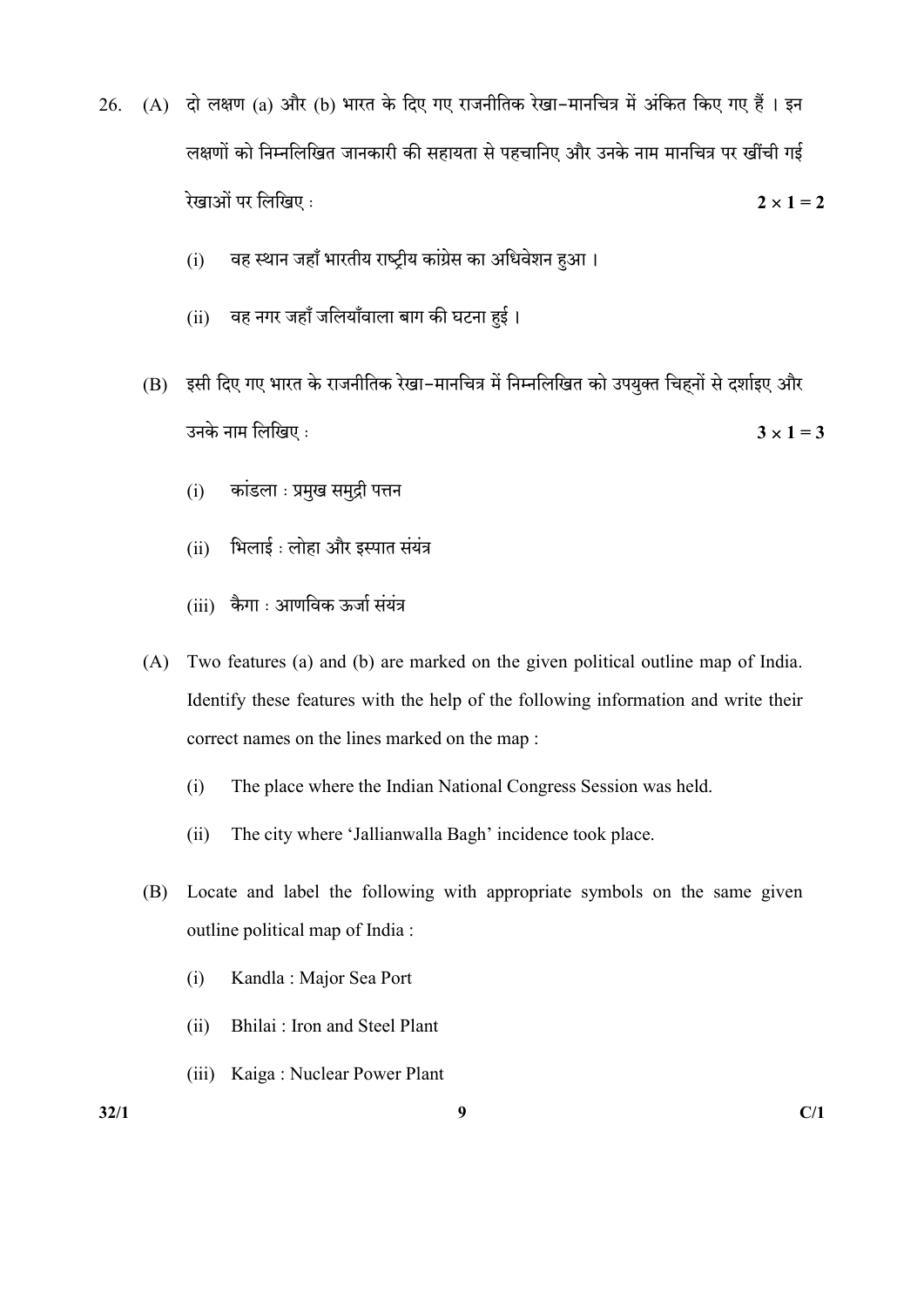- नोट : निम्नलिखित प्रश्न केवल दृष्टिबाधित परीक्षार्थियों के लिए प्रश्न संख्या 26 के स्थान पर हैं :  $5 \times 1 = 5$ 
	- (26.1) उस स्थान का नाम जहाँ से 'सविनय अवज्ञा आंदोलन' शुरू हुआ था।
	- (26.2) उस राज्य का नाम लिखिए जहाँ चौरी-चौरा घटना घटित हुई।
	- (26.3) उस राज्य का नाम जहाँ कांडला समुद्री पत्तन स्थित है।
	- (26.4) उस राज्य का नाम जहाँ भिलाई लौह और इस्पात संयंत्र स्थित है।
	- $(26.5)$  उस राज्य का नाम जहाँ कैगा आणविक ऊर्जा संयंत्र स्थित है।

# Note : The following questions are for the Visually Impaired Candidates only in lieu of Q. No. 26 :

- (26.1) Name the place from where the Civil Disobedience Movement was started.
- (26.2) Name the state where Chauri-Chaura incidence took place.
- (26.3) Name the state where Kandla sea-port is located.
- (26.4) Name the state where Bhilai 'Iron and Steel Plant' is located.
- (26.5) Name the state where Kaiga 'Nuclear Power Plant' is located.

 $\overline{\phantom{a}}$